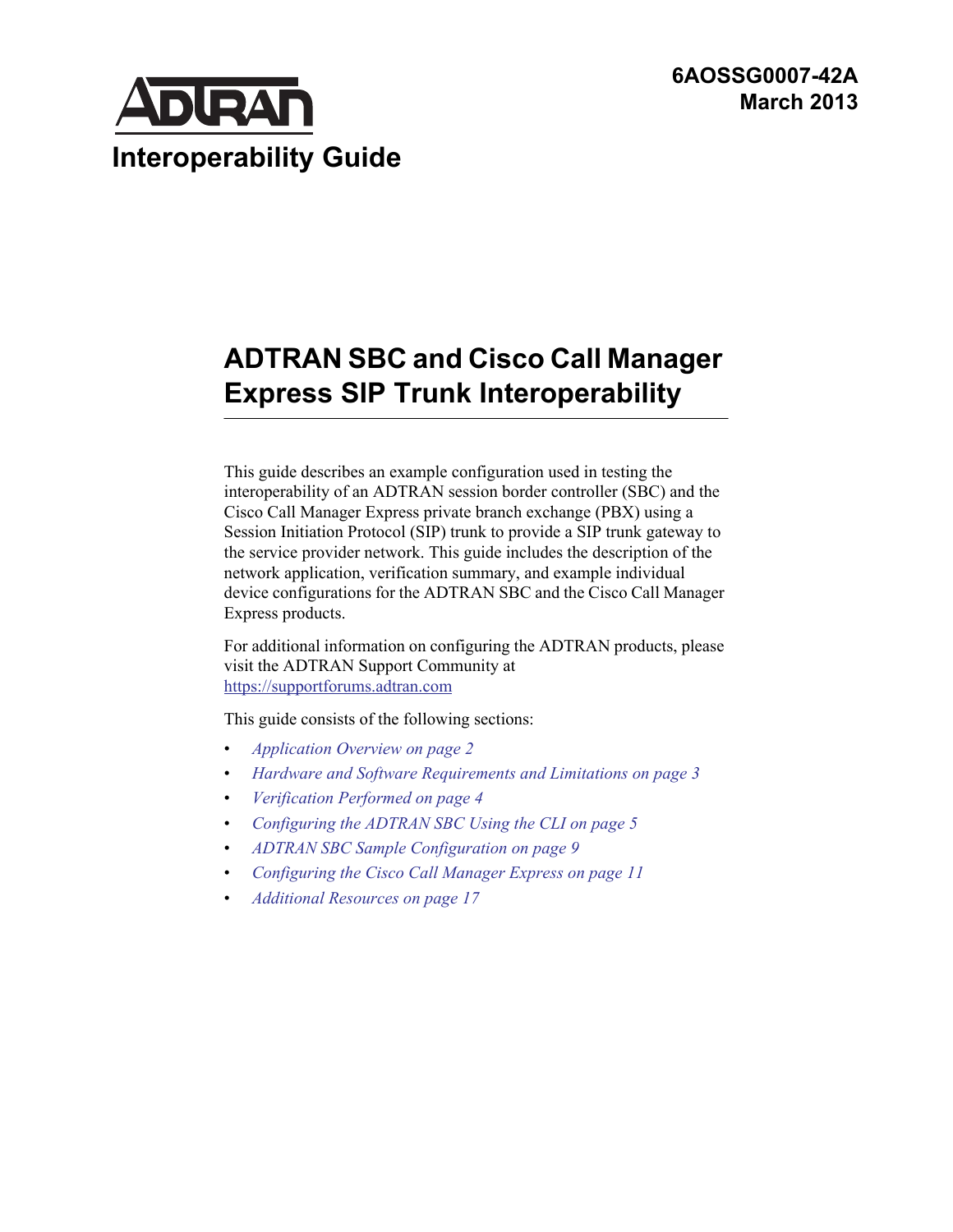# <span id="page-1-0"></span>**Application Overview**

Increasingly, service providers are using SIP trunks to provide Voice over IP (VoIP) services to customers. ADTRAN SBCs terminate the SIP trunk from the service provider and operate with the customer's IP PBX system. A second SIP trunk from the gateway connects to the IP PBX. The SBC operates as a SIP back-to-back user agent (B2BUA). The ADTRAN SBC features normalize the SIP signaling and media between the service provider and the customer IP PBX. *[Figure 1](#page-1-1)* illustrates the use of the ADTRAN SBC in a typical network deployment.

Additional information is available online at ADTRAN's Support Community, [https://supportforums.adtran.com.](https://supportforums.adtran.com) Specific resources are listed in *[Additional Resources on page 17](#page-16-0)*.



**Figure 1. ADTRAN SBC in the Network**

#### <span id="page-1-1"></span>**Interoperability**

The network topology shown in *[Figure 2 on page 3](#page-2-1)* was used for interoperability verification between the ADTRAN SBC and the Cisco Call Manager Express. The configuration is a typical SIP trunking application, where the ADTRAN gateway Ethernet interface provides the Ethernet wide area network (WAN) connection to the service provider network. A second Ethernet interface connects to the customer local area network (LAN). The Cisco Call Manager Express LAN interface connects to the customer LAN. Two SIP trunks are configured on the ADTRAN SBC gateway: one to the service provider and the second to the Cisco Call Manager Express. The ADTRAN SBC gateway operates as a SIP B2BUA, and outbound and inbound calls to the public switched telephone network (PSTN) are routed through the ADTRAN SBC.

The ADTRAN SBC provides SIP trunk registration to the service provider if required. Some service providers have different requirements. Consult your service provider for specific SIP trunking configuration information.

The Cisco Call Manager Express supports various phone types, including SIP IP phones. The phones register locally to the Cisco Call Manager Express. Dial plan configuration routes external calls through the SIP trunk to the ADTRAN SBC gateway.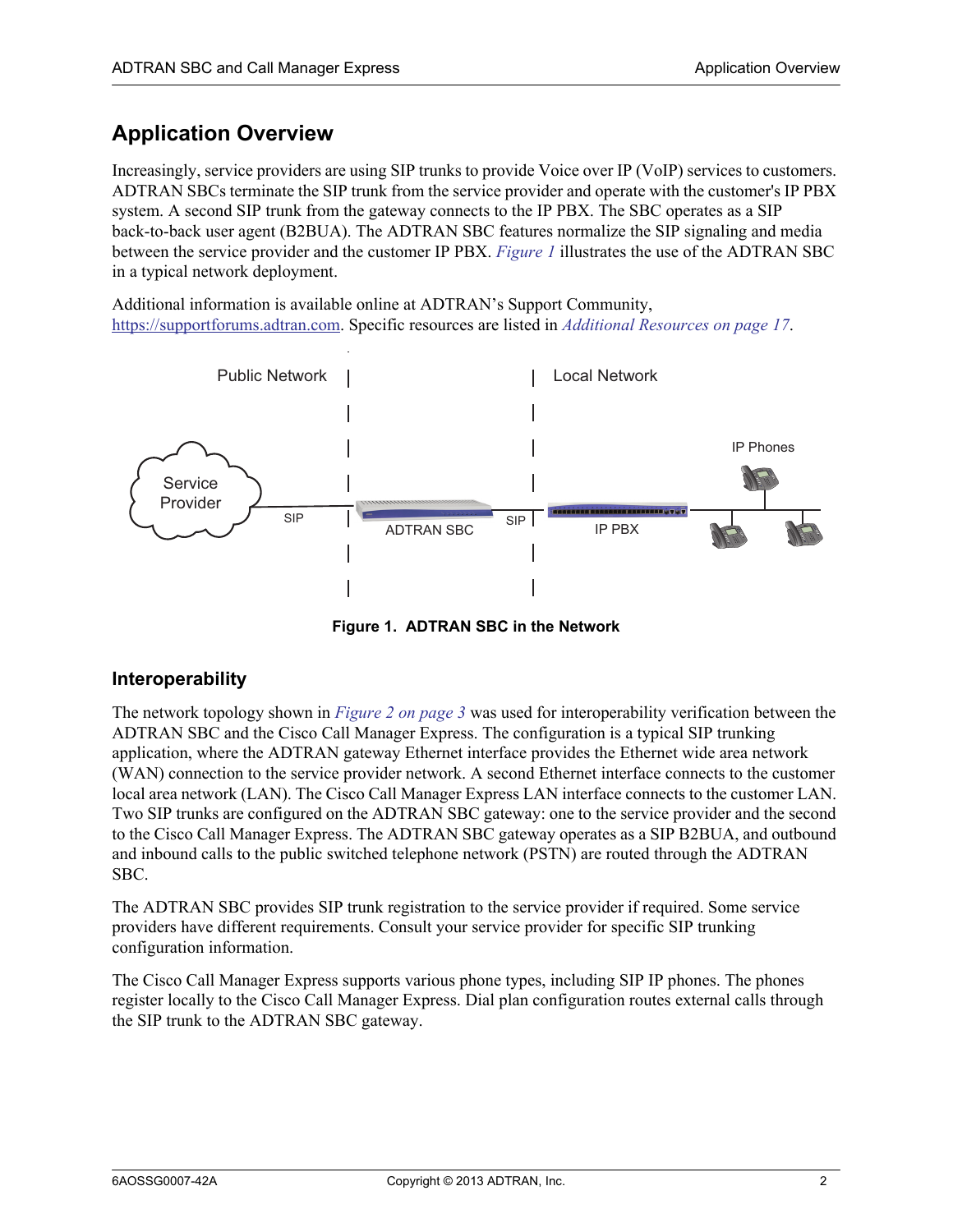

**Figure 2. Network Topology for Verification**

### <span id="page-2-1"></span><span id="page-2-0"></span>**Hardware and Software Requirements and Limitations**

Interoperability with the Cisco Call Manager Express is available on ADTRAN products with the SBC feature code as outlined in the *[AOS Feature Matrix](https://supportforums.adtran.com/docs/DOC-1115)*, available online at ADTRAN's Support Forum, [https://supportforums.adtran.com.](https://supportforums.adtran.com) The test equipment, testing parameters, and associated caveats are described in the following sections.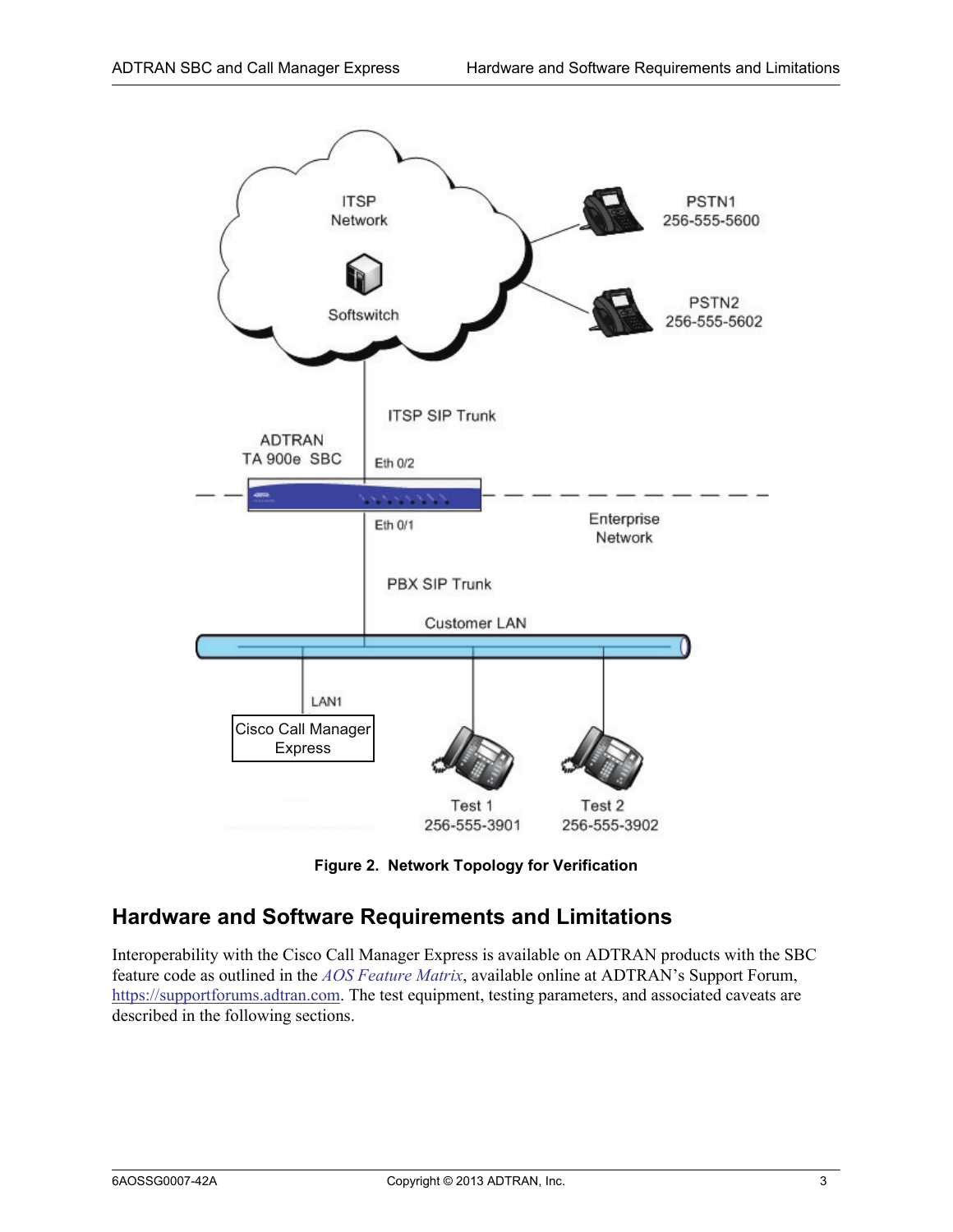#### **Equipment and Versions**

The following table outlines the equipment and firmware versions used in verification testing.

**Table 1. Verification Test Equipment and Firmware Versions**

| <b>Product</b>                                             | <b>Firmware Version</b> |
|------------------------------------------------------------|-------------------------|
| ADTRAN Total Access 908e IP Business Gateway<br><b>SBC</b> | R <sub>10.3.0</sub>     |
| Cisco Call Manager Express                                 | 15.2                    |

#### <span id="page-3-0"></span>**Verification Performed**

Interoperability verification testing focused on SIP trunk operations between the ADTRAN SBC gateway and the Cisco Call Manager Express. Other PBX features not specific to basic SIP trunking were not included in this verification. Verification testing included the following features:

- Cisco Call Manager Express SIP trunk operation with the ADTRAN SBC gateway.
- Cisco Call Manager Express SIP OPTIONS message for SIP trunk keepalive.
- Basic inbound and outbound calling with the PSTN using SIP trunking.
- Dial plan operation with the PSTN.
- Dual tone multifrequency (DTMF) operation (both RFC 2833 and in-band signaling).
- Coder-decoder (CODEC) negotiation using both G.711u and G.729.
- Call forwarding (local and external) with the PSTN.
- Call hold and retrieval with the PSTN.
- Call transfers (consultative and unassisted) with the PSTN.
- Three-way conferencing with the PSTN.
- Caller ID presentation and privacy with the PSTN.
- Voicemail operation with the PSTN.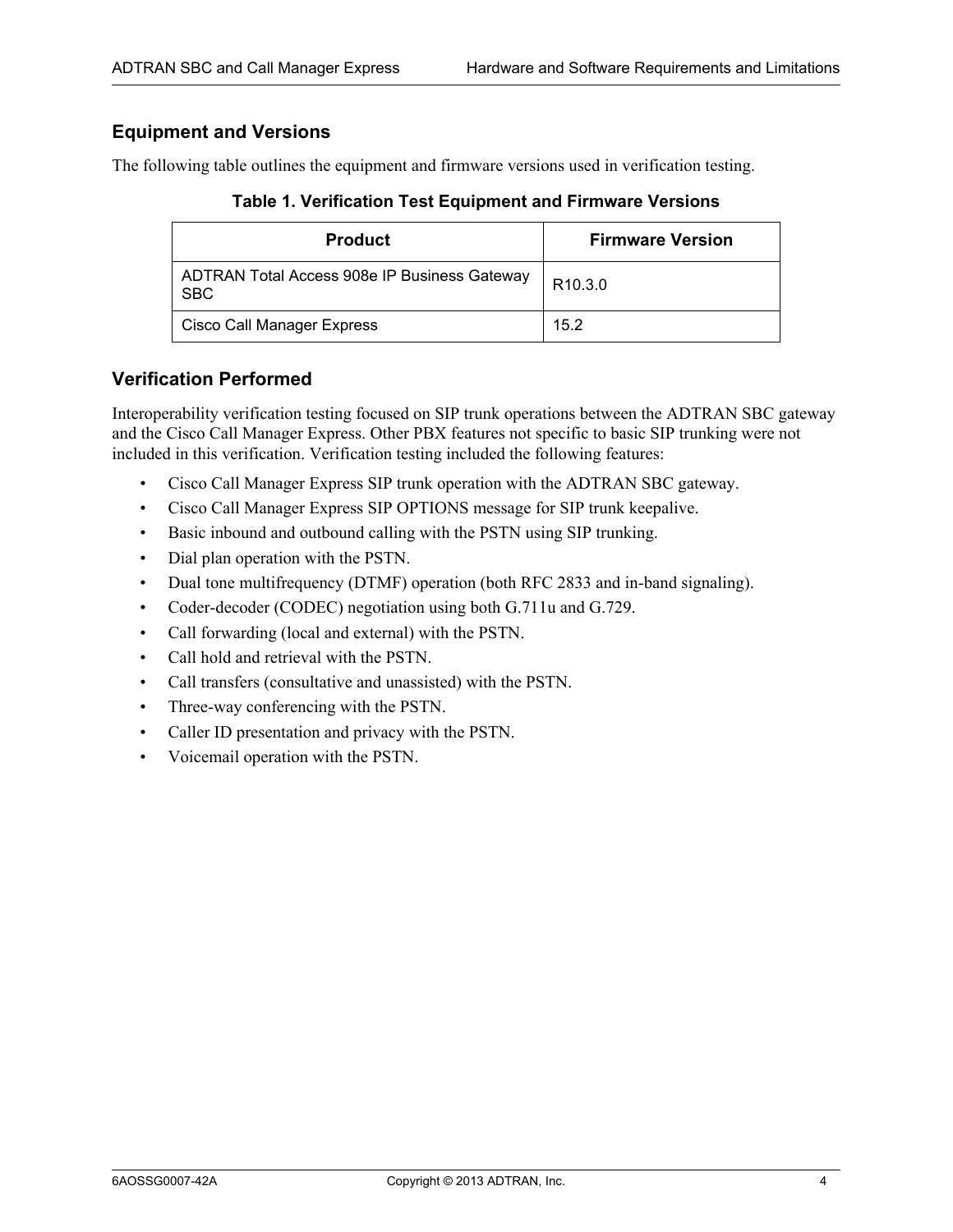## <span id="page-4-0"></span>**Configuring the ADTRAN SBC Using the CLI**

The SBC can be configured using either the command line interface (CLI) or the web-based graphical user interface (GUI). The following sections describe the key configuration settings required for this solution using the CLI. Refer to *[Additional Resources on page 17](#page-16-0)* for more information about SBC GUI configuration.

To configure the SBC for interoperability with the Cisco Call Manager Express, follow these steps:

- *[Step 1: Accessing the SBC CLI on page 5](#page-4-1)*
- *[Step 2: Configuring the Basic Network Settings on page 6](#page-5-0)*
- *[Step 3: Configuring Global Voice Modes for Local Handling on page 6](#page-5-1)*
- *[Step 4: Configuring the Service Provider SIP Trunk on page 6](#page-5-2)*
- *[Step 5: Configuring the Cisco Call Manager Express SIP Trunk on page 7](#page-6-0)*
- *[Step 6: Configuring a Trunk Group for the Service Provider on page 7](#page-6-1)*
- *[Step 7: Configuring a Trunk Group for the PBX on page 8](#page-7-0)*
- *[Step 8: Enabling Media Anchoring on page 9](#page-8-1)*
- *[Step 9: Configuring the Double reINVITE Preference on page 9](#page-8-2)*

#### <span id="page-4-1"></span>**Step 1: Accessing the SBC CLI**

To access the CLI on your AOS unit, follow these steps:

- 1. Boot up the unit.
- 2. Telnet to the unit (**telnet** *<ip address>*), for example:

#### **telnet 10.10.10.1**.



*If during the unit's setup process you have changed the default IP address (10.10.10.1), use the configured IP address.*

3. Enter your user name and password at the prompt.



*The AOS default user name is admin and the default password is password. If your product no longer has the default user name and password, contact your system administrator for the appropriate user name and password.*

4. Enable your unit by entering **enable** at the prompt as follows:

#### >**enable**

- 5. If configured, enter your Enable mode password at the prompt.
- 6. Enter the unit's Global Configuration mode as follows:

#### #**configure terminal** (config)#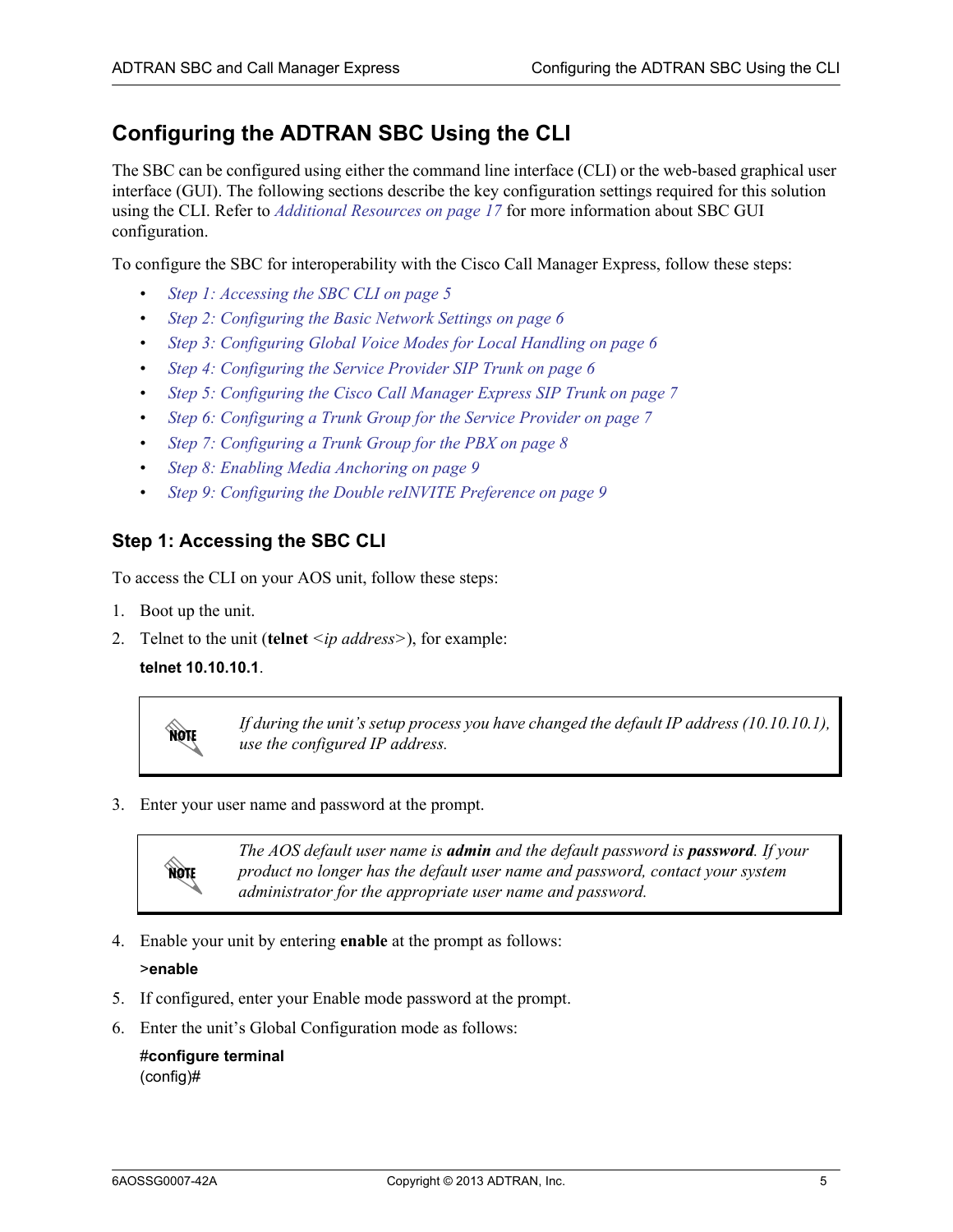#### <span id="page-5-0"></span>**Step 2: Configuring the Basic Network Settings**

Basic network configuration includes setting up two Ethernet interfaces, one for the Ethernet WAN interface to the service provider, and the second for the Ethernet LAN interface to the Cisco Call Manager Express. Both interfaces are configured using the **ip address** *<ipv4 address> <subnet mask>* and **media-gateway ip primary** commands. The **ip address** command configures a static IP address for the interface, and the **media-gateway** command is required on the interface for SIP and Realtime Transport Protocol (RTP) media traffic. Enter the commands from the Ethernet interface configuration mode as follows:

For the LAN interface:

(config)#**interface ethernet 0/1** (config-eth 0/1)#**description CUSTOMER LAN** (config-eth 0/1)#**ip address 10.70.82.2 255.255.255.0** (config-eth 0/1)#**media-gateway ip primary**

For the WAN interface:

(config)#**interface ethernet 0/2** (config-eth 0/2)#**description PROVIDER WAN** (config-eth 0/2)#**ip address 192.0.2.3 255.255.255.248** (config-eth 0/2)#**media-gateway ip primary** (config-eth 0/2)#**no shutdown**

#### <span id="page-5-1"></span>**Step 3: Configuring Global Voice Modes for Local Handling**

Configure the ADTRAN SBC to use the local mode for call forwarding and transfer handling. By default, both of these functions are handled by the network. To change these settings, use the **voice transfer-mode local** and **voice forward-mode local** commands. Enter these commands from the Global Configuration mode. By using the **local** parameter, both commands specify allowing the unit to handle call forwarding and transfers locally.

Enter the commands as follows:

(config)#**voice transfer-mode local** (config)#**voice forward-mode local**

#### <span id="page-5-2"></span>**Step 4: Configuring the Service Provider SIP Trunk**

The first of two voice trunks that must be configured is the SIP trunk to the service provider from the ADTRAN SBC. The minimum amount of configuration is provided in this document; however, your application may require additional settings (depending on your service provider's requirements). Contact your service provider for any specific requirements beyond those listed in this document.

Use the **voice trunk** *<txx>* **type sip** command to define a new SIP trunk and activate the Voice Trunk Configuration mode for the individual trunk. From the Voice Trunk Configuration mode, you can provide a descriptive name for the trunk and define the SIP server's primary IPv4 address (or host name). Use the **description** *<text>* command to label the trunk. Use the **sip-server primary** *<ipv4 address | hostname>* command to define the host name or IPv4 address of the primary server to which the trunk sends call-related SIP messages.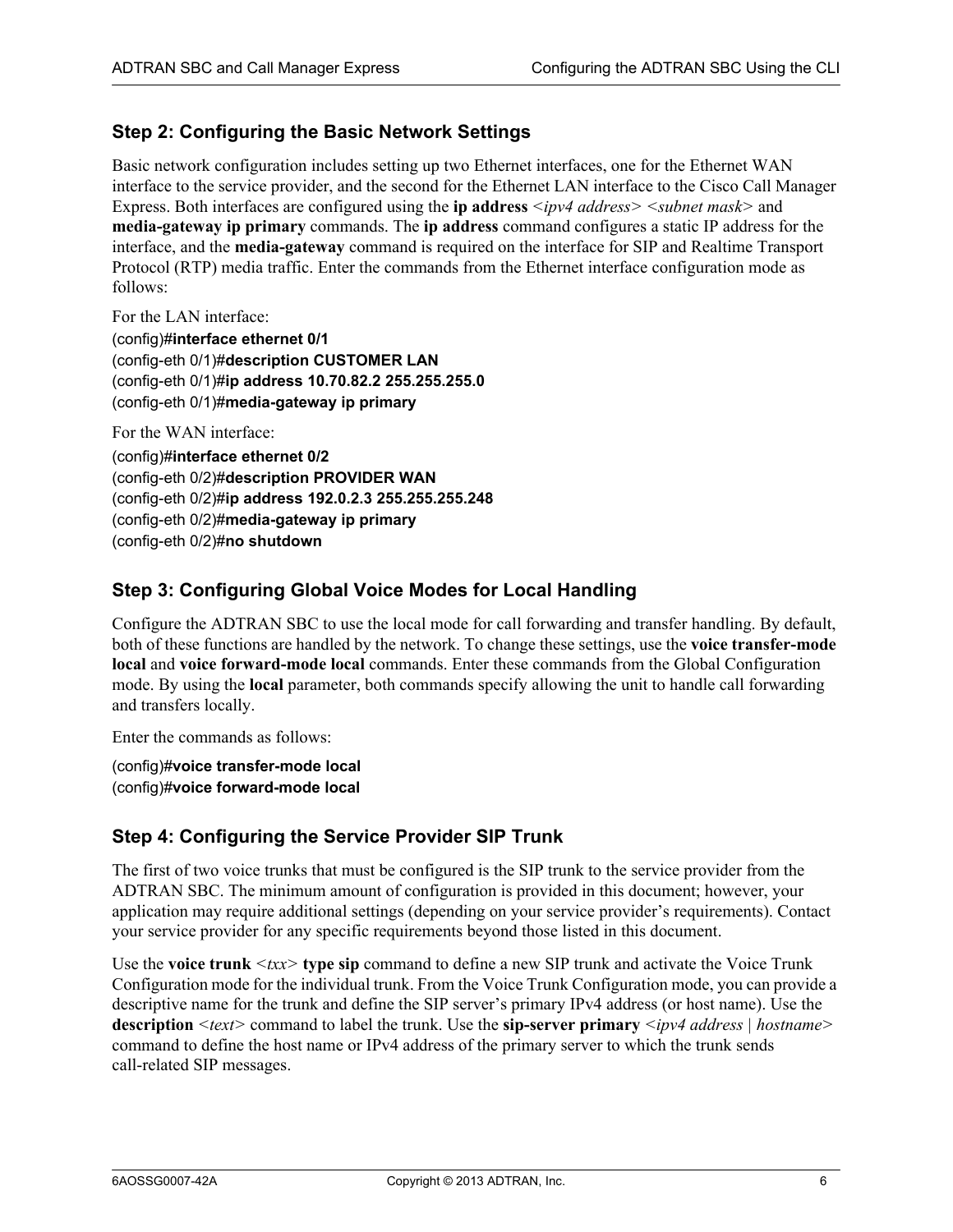Enter the commands as follows:

(config)#**voice trunk T01 type sip** (config-T01)#**description Provider** (config-T01)#**sip-server primary 198.51.100.2**

#### <span id="page-6-0"></span>**Step 5: Configuring the Cisco Call Manager Express SIP Trunk**

The second of two voice trunks that must be configured is the SIP trunk to the Cisco Call Manager Express from the ADTRAN SBC. The trunk is also configured using the **voice trunk** *<txx>* **type sip**, **description**  *<text>*, and **sip-server primary** *<ipv4 address | hostname>* commands. Use the **sip-server primary**  *<ipv4 address | hostname>* command to set the server address to the Cisco Call Manager Express LAN1 IP address. In addition, the Cisco Call Manager Express will control call transfers, so enter the **transfer-mode network** command in the trunk's configuration. Use the **grammar from host local** command to specify that the IP address of the interface is used in the SIP FROM field for outbound messages.

Enter the commands as follows:

(config)#**voice trunk T02 type sip** (config-T02)#**description PBX** (config-T02)#**sip-server primary 10.70.82.3** (config-T02)#**transfer-mode network** (config-T02)#**grammar from host local**

#### <span id="page-6-1"></span>**Step 6: Configuring a Trunk Group for the Service Provider**

After configuring the two SIP trunks, configure an individual trunk group for the service provider trunk account. The previously created trunks are added to the trunk group, which is then used to assign outbound call destinations (local calls, long distance calls, etc.). A cost is also assigned to each **accept** template in the trunk group.

Use the **voice grouped-trunk**  $\leq$  name  $\geq$  command to create a trunk group and to enter the Voice Trunk Group Configuration mode. The **trunk**  $\langle txx \rangle$  command adds an existing trunk to the trunk group, so that outbound calls can be placed out of that particular trunk. The *<txx>* parameter specifies the trunk identity where *xx* is the trunk ID number.

Use the **accept** *<template>* command to specify number patterns that are accepted for routing calls out of the trunk. Use the **no** form of this command to remove a configured dial pattern. The *<template>* parameter is specified by entering a complete phone number or using wildcards to help define accepted numbers.

Valid characters for templates are as follows:

- **0 9** Match the exact digit(s) only
- **X** Match any single digit 0 through 9
- **N** Match any single digit 2 through 9
- **M** Match any single digit 1 through 8
- **\$** Match any number string dialed
- **[]** Match any digit in the list within the brackets (for example, [1,4,6])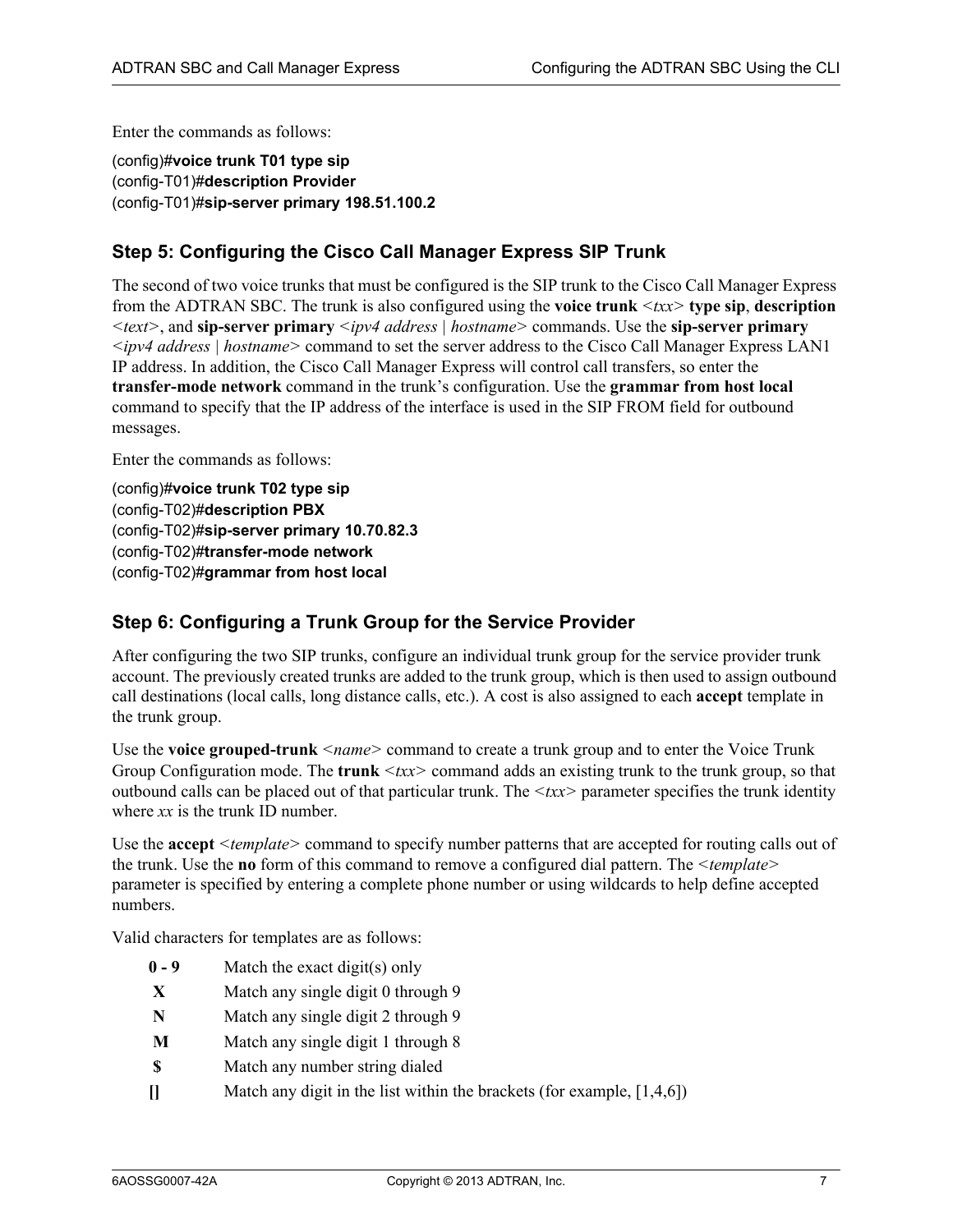- **,()** Formatting characters that are ignored but allowed
	- Use within brackets to specify a range, otherwise ignored

The following are example template entries using wildcards:

| 1) NXX-XXXX       | Match any 7-digit number beginning with 2 through 9                                                            |
|-------------------|----------------------------------------------------------------------------------------------------------------|
| 2) 1-NXX-NXX-XXXX | Match any number with a leading 1, then 2 through 9, then any 2 digits,<br>then 2 through 9, then any 6 digits |
| 3) 555-XXXX       | Match any 7-digit number beginning with 555                                                                    |
| 4) XXXX\$         | Match any number with at least 5 digits                                                                        |
| 5) $[7,8]$ \$     | Match any number beginning with 7 or 8                                                                         |
| 6) 1234           | Match exactly 1234                                                                                             |

Some template number rules:

- 1. All brackets must be closed with no nesting of brackets and no wildcards within the brackets.
- 2. All brackets can hold digits and commas, for example: [1239]; [1,2,3,9]. Commas are implied between numbers within brackets and are ignored.
- 3. Brackets can contain a range of numbers using a hyphen, for example: [1-39]; [1-3,9].
- 4. The \$ wildcard is only allowed at the end of the template, for example: 91256\$; XXXX\$.

Enter the commands as follows:

(config)#**voice grouped-trunk PROVIDER** (config-PROVIDER)#**trunk T01** (config-PROVIDER)#**accept N11 cost 0** (config-PROVIDER)#**accept NXX-XXXX cost 0** (config-PROVIDER)#**accept NXX-NXX-XXXX cost 0** (config-PROVIDER)#**accept 1-NXX-NXX-XXXX cost 0** (config-PROVIDER)#**accept 011-X\$ cost 0**

#### <span id="page-7-0"></span>**Step 7: Configuring a Trunk Group for the PBX**

After configuring a trunk group for the service provider, create a trunk group for the Cisco Call Manager Express trunk account. Create the trunk group using the **voice grouped-trunk** *<name>* command. Add an existing trunk to the trunk group using the **trunk** *<txx>* **cost** *<value>* command. The outbound allowed calls are defined using the **accept** *<template>* command, and are assigned a cost using the **cost** parameter, as described in *[Step 6: Configuring a Trunk Group for the Service Provider on page 7](#page-6-1)*. Enter the commands from the Global Configuration mode as follows:

(config)#**voice grouped-trunk PBX** (config-PBX)#**trunk T02** (config-PBX)#**accept 256-555-01XX cost 0**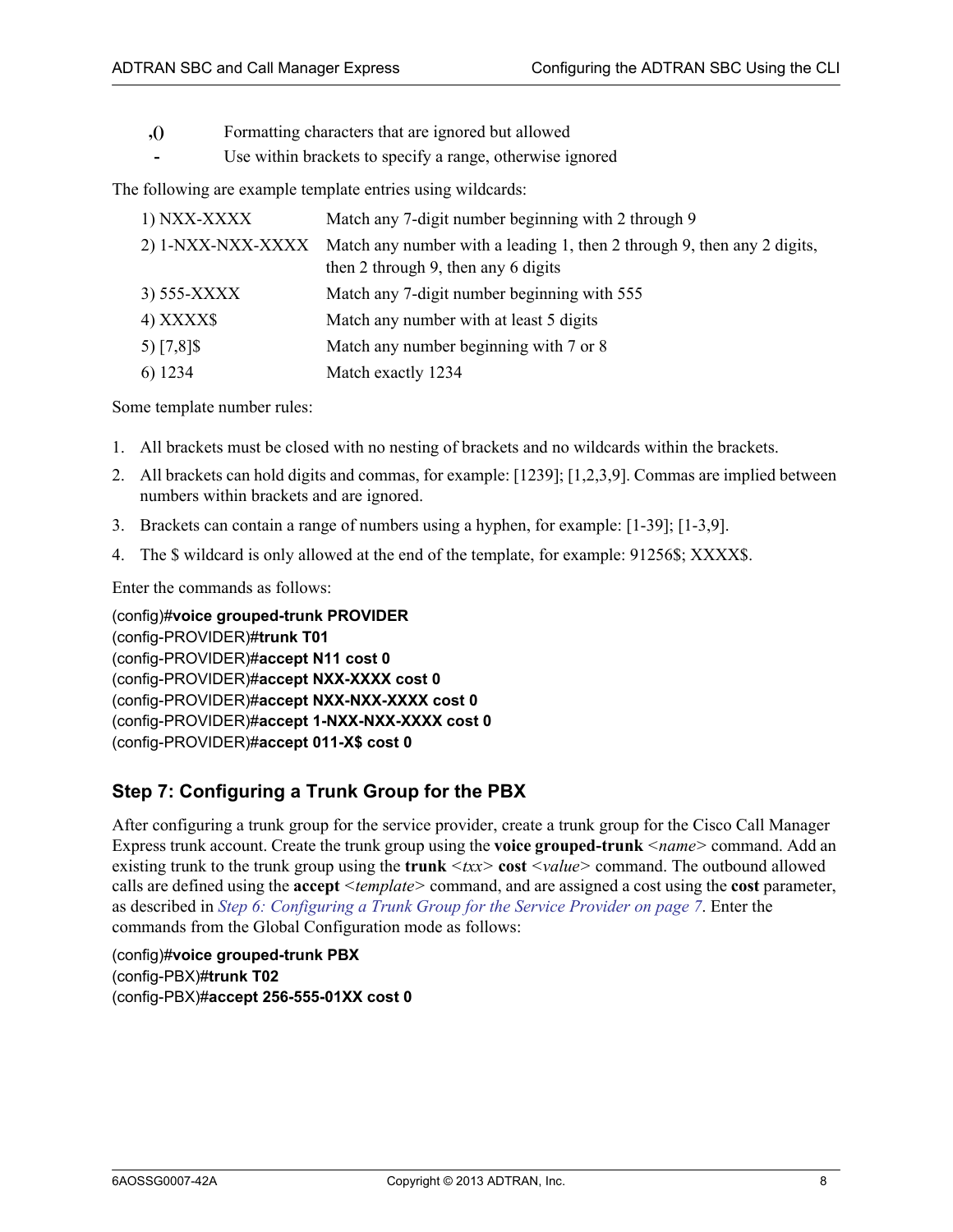#### <span id="page-8-1"></span>**Step 8: Enabling Media Anchoring**

Media anchoring is an SBC feature that routes RTP traffic through the ADTRAN SBC gateway. Minimum configuration for media anchoring includes enabling the feature using the **ip rtp media-anchoring** command from the Global Configuration mode. The RTP symmetric filter works in conjunction with media anchoring to filter nonsymmetric RTP packets. Enable RTP symmetric filtering using the **ip rtp symmetric-filter** command. Enter the commands as follows:

(config)#**ip rtp media-anchoring** (config)#**ip rtp symmetric-filter**

yon

*For more information about configuring additional media anchoring settings, refer to the configuration guide [Configuring Media Anchoring in AOS](https://supportforums.adtran.com/docs/DOC-5030), available online at*  [http://supportforums.adtran.com](https://supportforums.adtran.com/welcome)*.*

#### <span id="page-8-2"></span>**Step 9: Configuring the Double reINVITE Preference**

After configuring the trunks, trunk groups, and any media anchoring settings, determine whether a double reINVITE is preferred globally for all calls in the system using the **ip sip prefer double-reinvite** command. Calls that typically require a double reINVITE are forwarded calls and attended transfers. When these calls connect, a double reINVITE is initiated.

By default, the system is configured so that double reINVITEs are preferred. If a transfer call involves a SIP trunk operating in the local transfer mode, a double reINVITE is executed regardless of this preference setting. To avoid extra SIP messaging in situations where it is not necessary, set this feature to not prefer double reINVITEs by entering the **no** version of the **ip sip prefer double-reinvite** command from the Global Configuration mode.

Enter the command as follows:

(config)#**no ip sip prefer double-reinvite**

### <span id="page-8-0"></span>**ADTRAN SBC Sample Configuration**

The following example configuration is for a typical installation of an ADTRAN SBC gateway or router with SIP trunking configured to the service provider and the Cisco Call Manager Express. This configuration was used to validate the interoperability between the ADTRAN SBC and the Cisco Call Manager Express. Only the commands relevant to the interoperability configuration are shown.

not

*The configuration parameters entered in this example are sample configurations only, and only pertain to the configuration of the SIP trunking gateway functionality. This application should be configured in a manner consistent with the needs of your particular network. CLI prompts have been removed from the configuration example to provide a method of copying and pasting configurations directly from this guide into the CLI. This configuration should not be copied without first making the necessary adjustments to ensure it will function properly in your network.*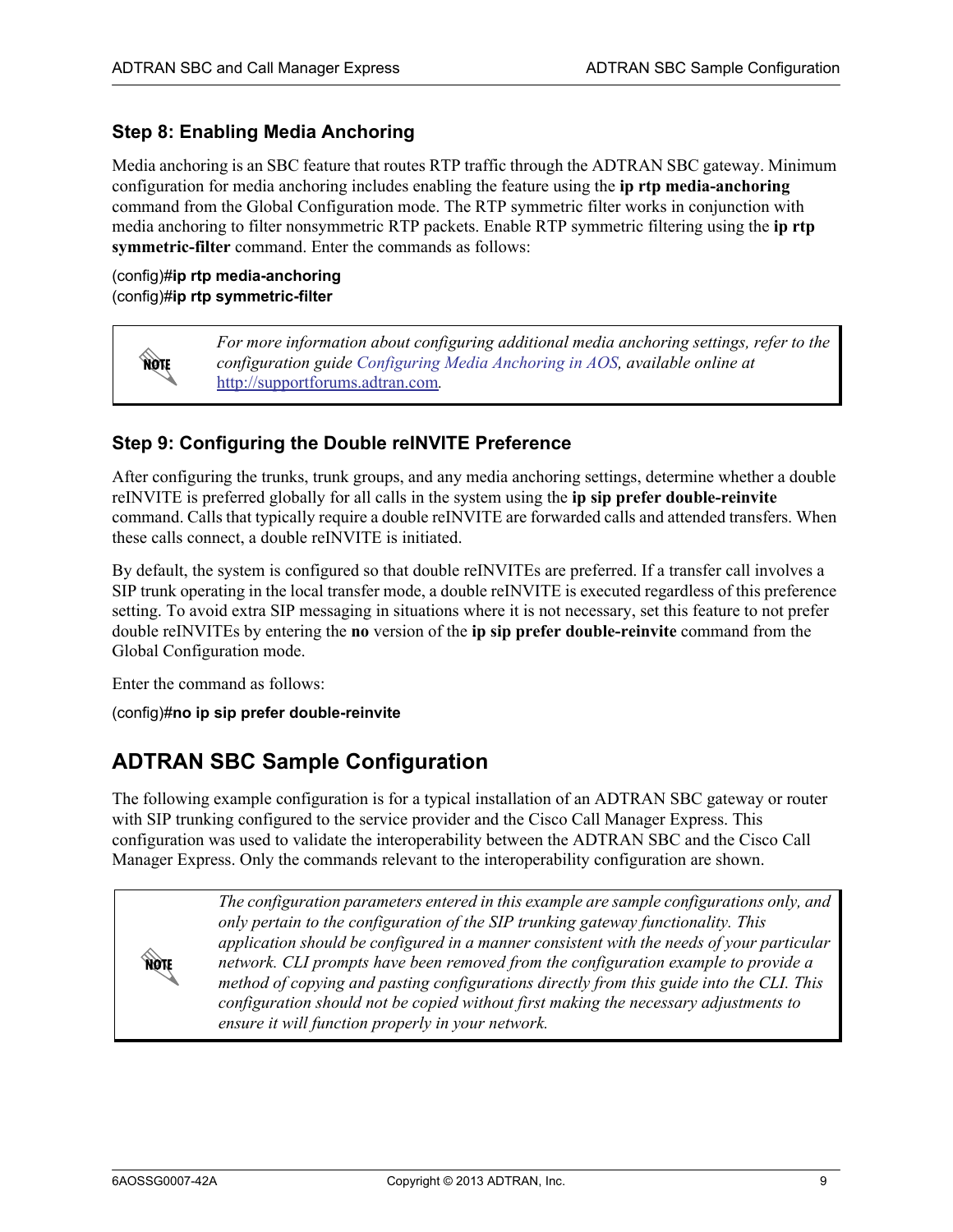```
!
interface eth 0/1
  description CUSTOMER LAN
  ip address 10.70.82.2 255.255.255.0
  media-gateway ip primary
  no shutdown
!
!
interface eth 0/2
  description PROVIDER WAN
  ip address 192.0.2.3 255.255.255.248
  media-gateway ip primary
  no shutdown
!
!
voice transfer-mode local
voice forward-mode local
!
voice trunk T01 type sip
  description service provider
  sip-server primary 198.51.100.2
!
!
voice trunk T02 type sip
  description PBX
  sip-server primary 10.70.82.3
  grammar from host local
  transfer-mode network
!
!
voice grouped-trunk PROVIDER
  trunk T01
  accept N11 cost 0
  accept NXX-XXXX cost 0
  accept NXX-NXX-XXXX cost 0
  accept 1-NXX-NXX-XXXX cost 0
  accept 011-X$ cost 0
!
!
voice grouped-trunk PBX
  trunk T02
  accept 256-555-01XX cost 0
!
!
no ip sip prefer double-reinvite
!
!
```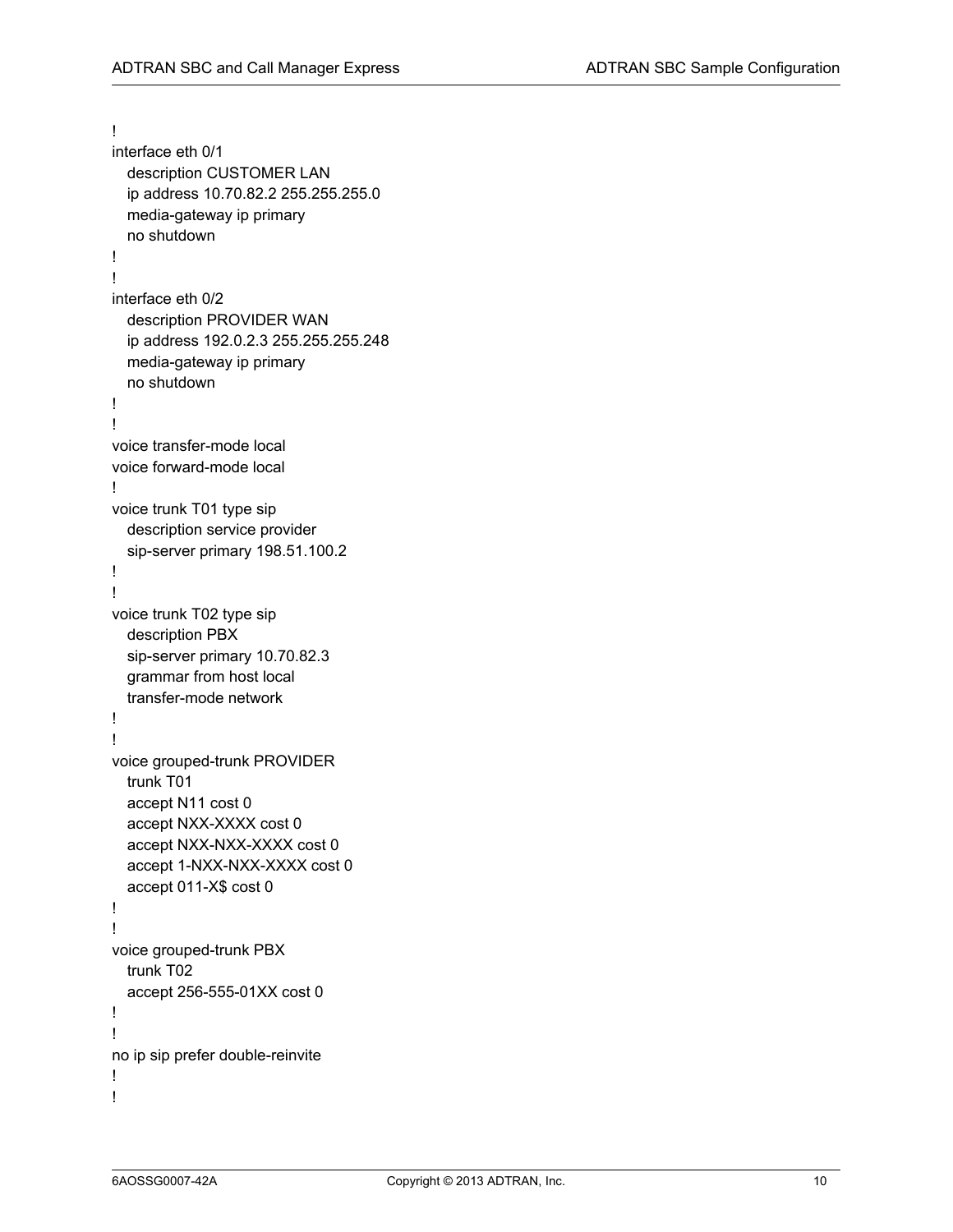ip rtp media-anchoring ip rtp symmetric-filter ! end

### <span id="page-10-0"></span>**Configuring the Cisco Call Manager Express**

The Cisco Call Manager Express system supports many features, and is configured using the CLI. Refer to the Cisco documentation for detailed instructions about accessing the CLI. The following is an example of the Cisco Call Manager Express CLI configuration used for this interoperability test. The configuration parameters entered in this example are sample configurations only, and only pertain to the configuration of the SIP trunking gateway functionality. This application should be configured in a manner consistent with the needs of your particular network.

The following is the CLI configuration of the Cisco Call Manager Express used in the interoperability test with the ADTRAN SBC:

CUBE#sh run Building configuration...

Current configuration : 23630 bytes ! ! Last configuration change at 10:58:03 CST Tue Aug 7 2012 by cisco ! NVRAM config last updated at 11:16:36 CST Tue Aug 7 2012 by cisco ! NVRAM config last updated at 11:16:36 CST Tue Aug 7 2012 by cisco version 15.2 service timestamps debug datetime msec service timestamps log datetime msec no service password-encryption ! hostname CUBE ! boot-start-marker boot system flash c3900e-universalk9-mz.SPA.152-4.M1.bin warm-reboot boot-end-marker ! logging buffered 9999999 no logging console logging monitor errors enable secret 5 \$1\$RB6P\$34wxsXEnEEeG ! no aaa new-model clock timezone CST -5 0 ! no ip domain lookup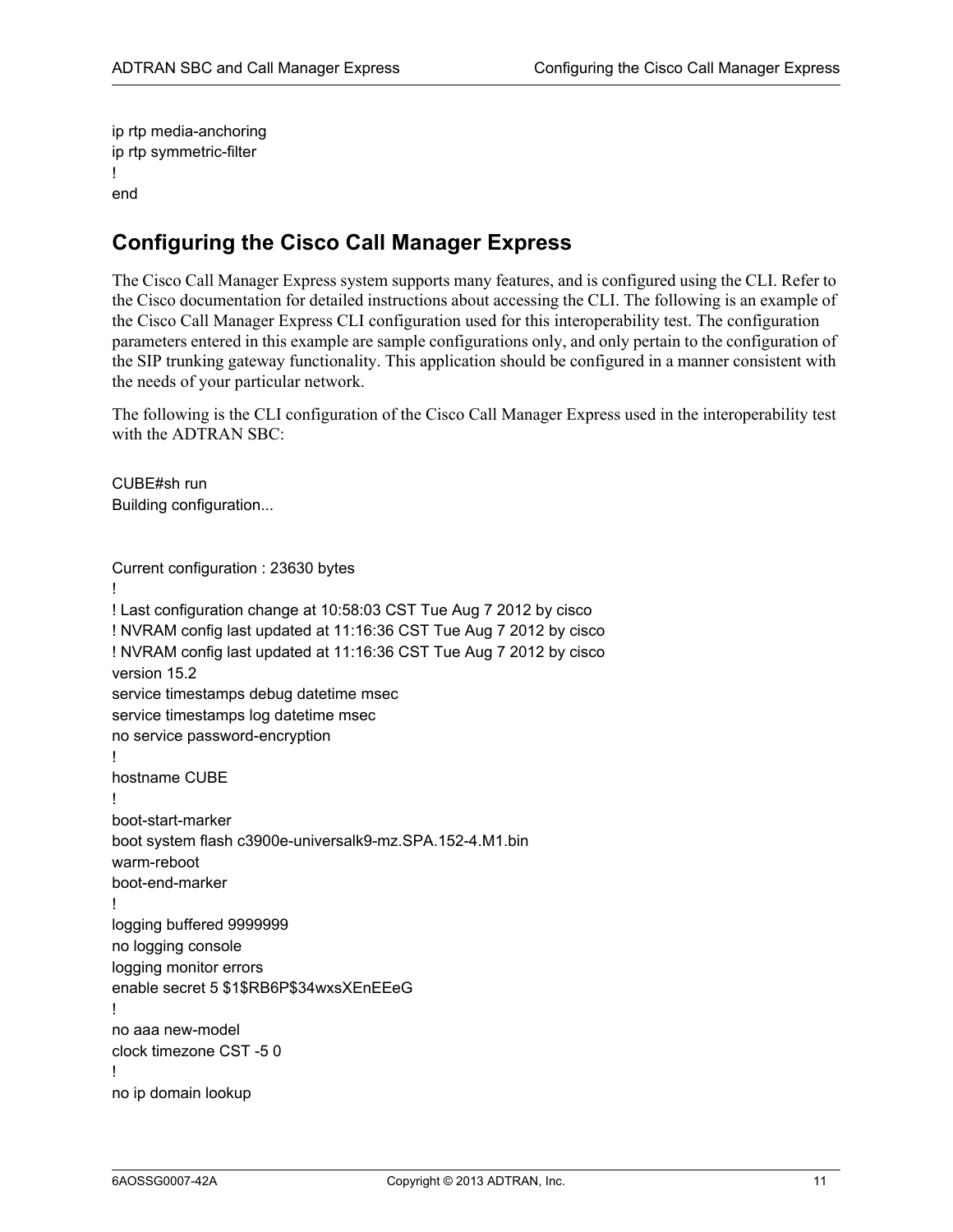ip cef no ipv6 cef ! multilink bundle-name authenticated ! voice-card 0 dsp services dspfarm ! voice service voip ip address trusted list ipv4 X.X.X.X // IP or Network address of devices that need to communicate with CUCME address-hiding allow-connections sip to sip no supplementary-service sip moved-temporarily // Voicemail access. TA900e does not forward a DIVERSION header in a 300 message no supplementary-service sip refer supplementary-service media-renegotiate signaling forward none sip rel1xx disable header-passing asserted-id pai // Used for privacy calls early-offer forced midcall-signaling passthru ! voice class codec 1 codec preference 1 g729br8 codec preference 2 g711ulaw ! voice class codec 2 codec preference 1 g711ulaw ! http client cache memory pool 15000 http client cache memory file 1500 http client cache query http client cache refresh 864000 no http client connection persistent http client connection timeout 60 http client response timeout 30 ! hw-module pvdm 0/0 ! vtp domain Corp1 vtp mode transparent vtp version 2 username cisco secret 5 \$1\$1FQ1\$wmWrRzjU8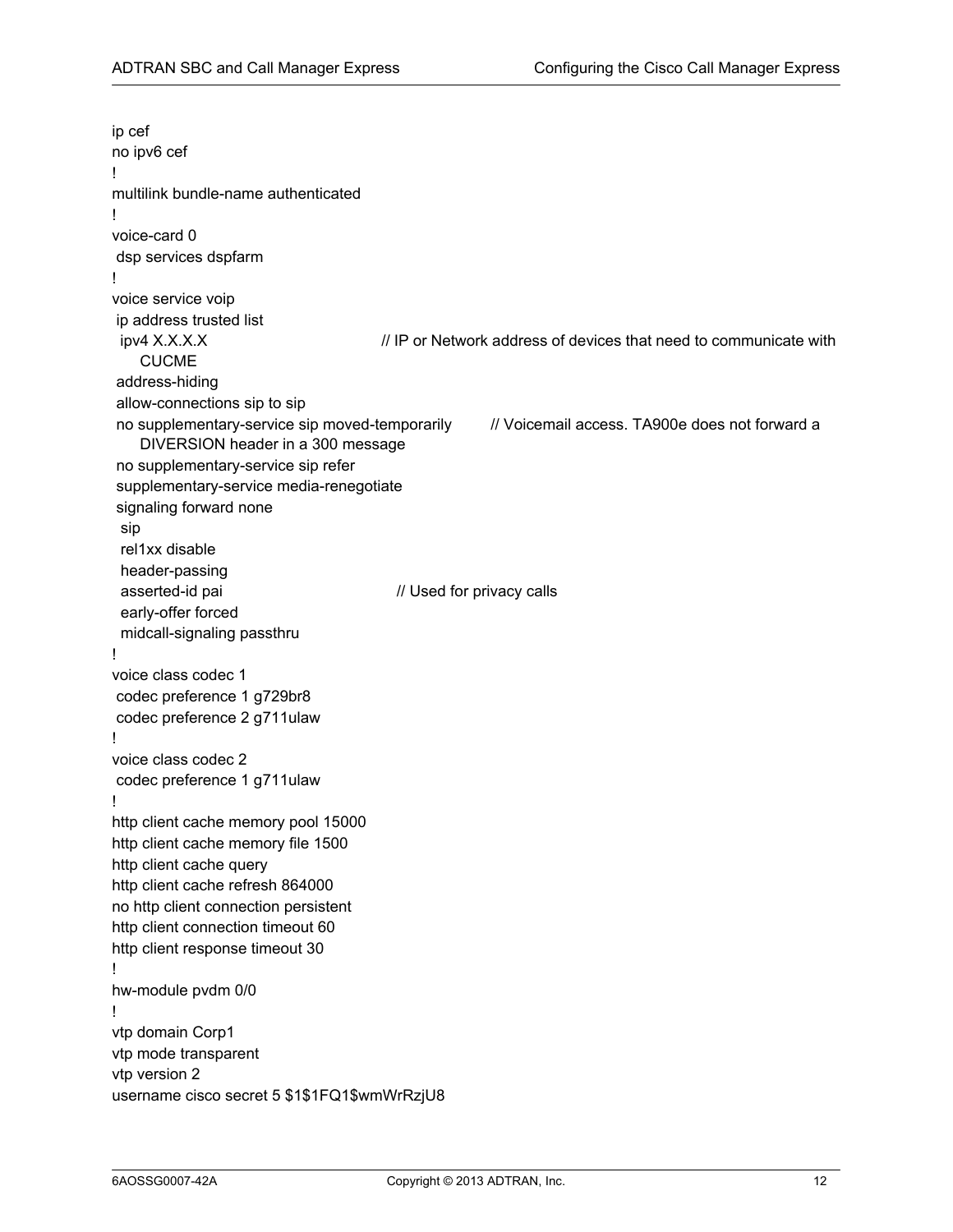! redundancy ! interface GigabitEthernet0/0 no ip address shutdown duplex auto speed auto interface GigabitEthernet0/1 ip address X.X.X.X 255.255.255.0 duplex full speed 100 ! interface GigabitEthernet0/2 no ip address shutdown duplex auto speed auto ! interface GigabitEthernet0/3 no ip address shutdown duplex auto speed auto ! interface FastEthernet0/0/0 no ip address ! interface FastEthernet0/0/1 no ip address ! interface FastEthernet0/0/2 no ip address ! interface FastEthernet0/0/3 no ip address ! interface Vlan1 no ip address ! ip default-gateway X.X.X.X ip forward-protocol nd ! no ip http server no ip http secure-server ! ip route 0.0.0.0 0.0.0.0 X.X.X.X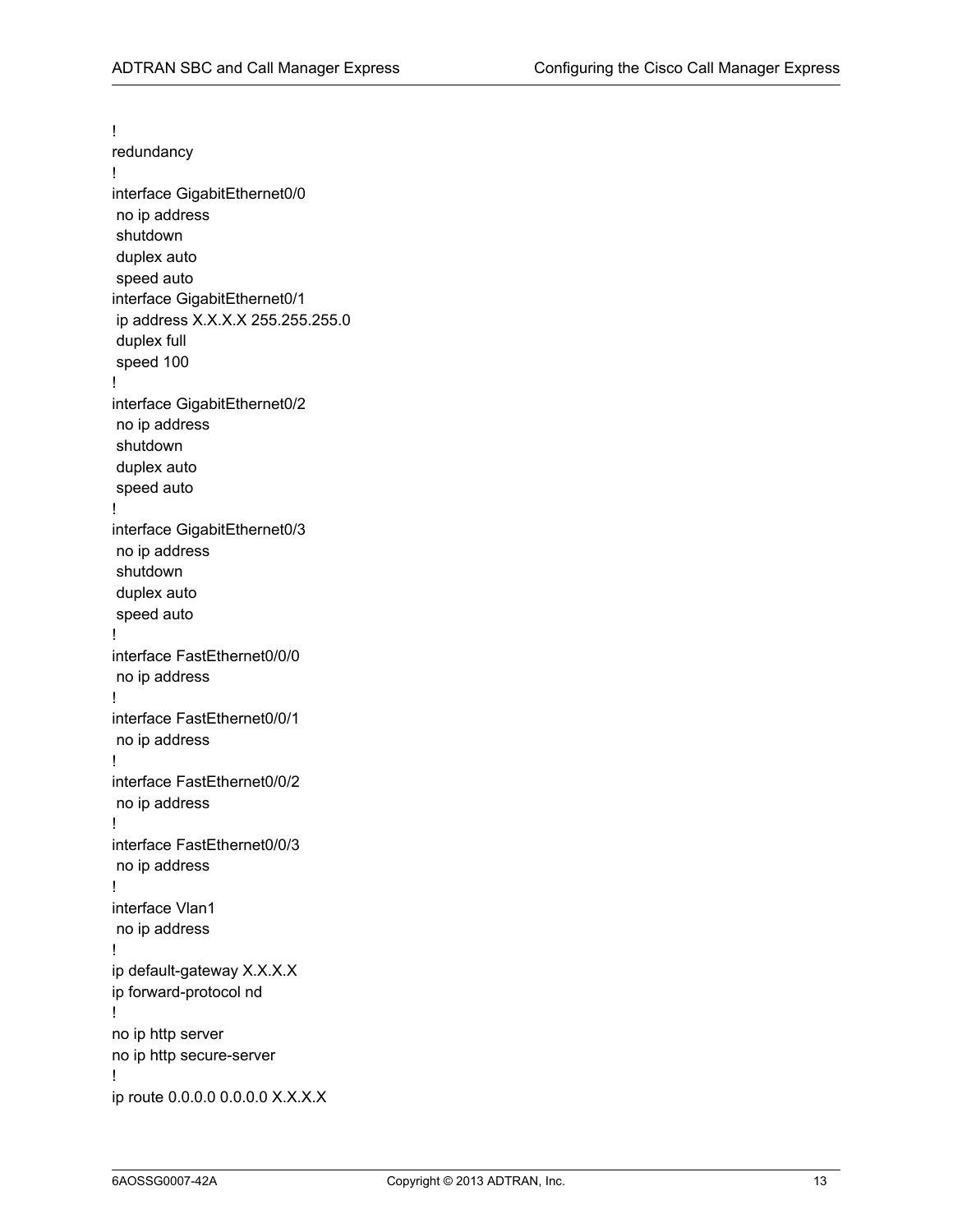! nls resp-timeout 1 cpd cr-id 1 ! tftp-server flash:P0030801SR02.bin tftp-server flash:P0030801SR02.loads tftp-server flash:P0030801SR02.sb2 tftp-server flash:P0030801SR02.sbn tftp-server RingList.xml tftp-server DistinctiveRingList.xml tftp-server its/vrf1/XMLDefault.cnf.xml ! control-plane ! voice-port 0/1/0 caller-id enable ! voice-port 0/1/1 ! mgcp profile default ! sccp local GigabitEthernet0/1 sccp ccm 10.70.82.10 identifier 1 priority 1 version 7.0 sccp ! sccp ccm group 2 associate ccm 1 priority 1 associate profile 3 register confbridge ! dspfarm profile 3 conference codec g722-64 codec g711ulaw codec g711alaw codec g729ar8 codec g729abr8 codec g729r8 codec g729br8 maximum sessions 3 associate application SCCP ! dial-peer voice 5 voip huntstop max-conn 15 destination-pattern .T session protocol sipv2 session target ipv4:10.70.82.2 incoming called-number .%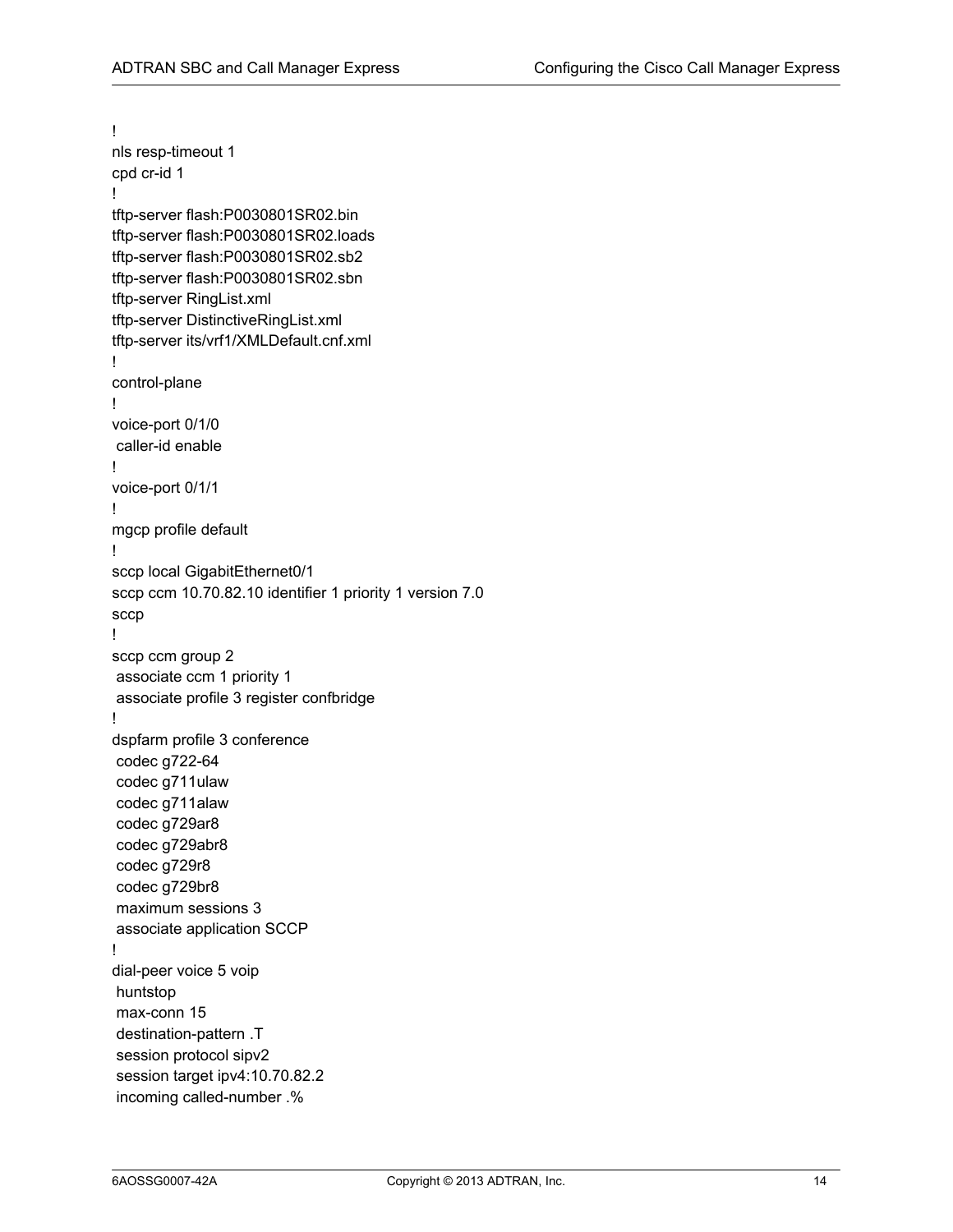voice-class codec 1 voice-class sip early-offer forced dtmf-relay rtp-nte ! ! gateway timer receive-rtp 1200 ! sip-ua ! gatekeeper shutdown ! telephony-service sdspfarm conference mute-on 111 mute-off 222 sdspfarm units 3 sdspfarm tag 2 confbridge no auto-reg-ephone max-ephones 100 max-dn 100 ip source-address 10.70.82.10 port 2000 cnf-file location flash: cnf-file perphone load 7960-7940 P0030801SR02 voicemail 9728522606 max-conferences 8 gain -6 call-park system application moh "flash:/music-on-hold.au" transfer-system full-consult // full-consult works better than full-blind transfer-pattern .......... create cnf-files version-stamp Jan 01 2002 00:00:00 ! ephone-template 1 softkeys hold Resume Newcall Select Join softkeys idle Redial Newcall ConfList RmLstC Cfwdall Join Pickup Login HLog Dnd Gpickup softkeys seized Endcall Redial Cfwdall Meetme Pickup Callback softkeys alerting Endcall Callback softkeys connected Hold Endcall Confrn Trnsfer Select Join ConfList RmLstC Park Flash ! ephone-dn 1 number 9728522660 label 9728522660 ! ephone-dn 2 dual-line number 2500 label 2500 !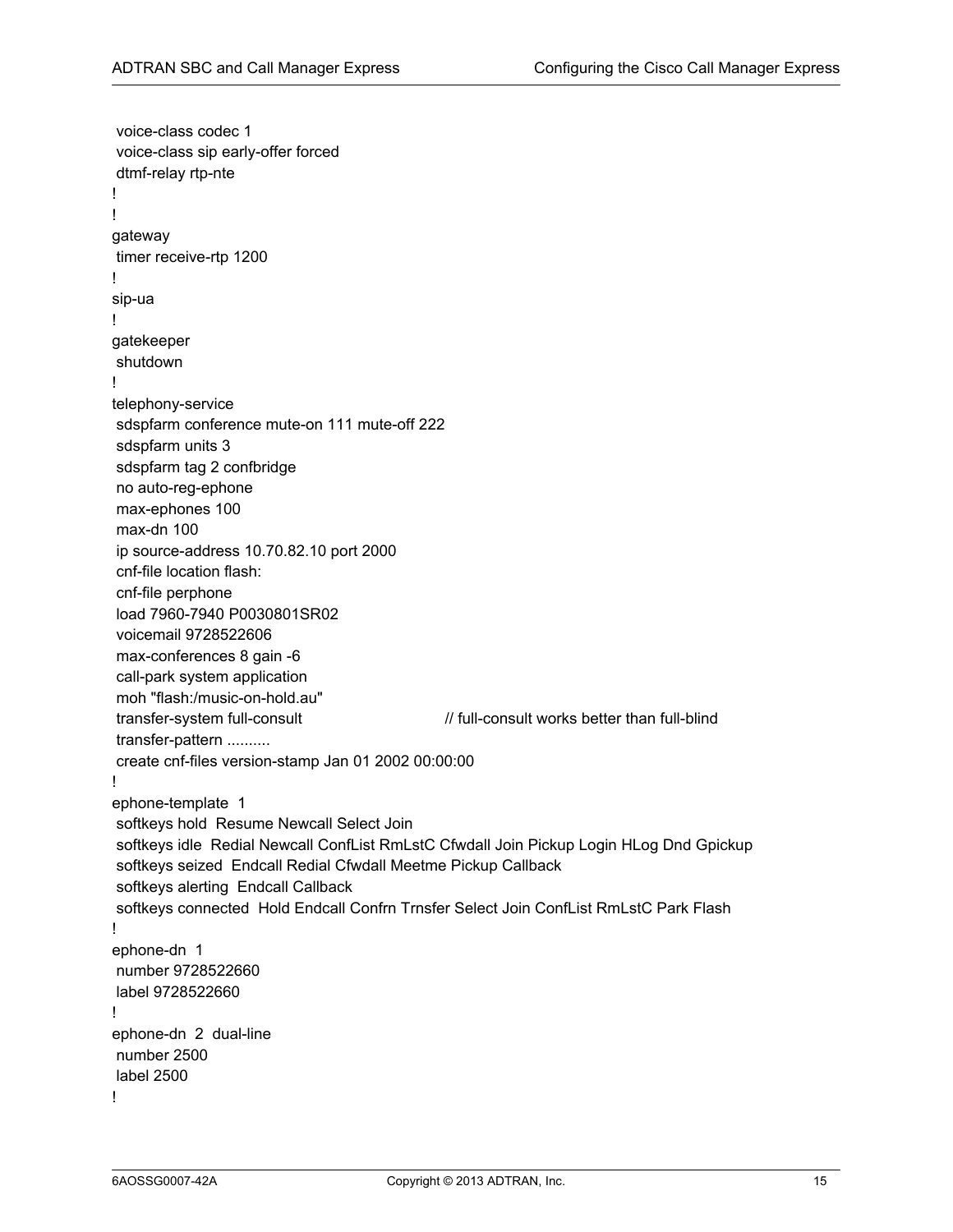ephone-dn 3 dual-line number 8889 name Conference conference ad-hoc ! ephone-dn 5 number 2660 park-slot reserved-for 9728522660 ! ephone-dn 10 dual-line number 9728522606 no huntstop ! ephone-dn 11 dual-line number 9728522606 no huntstop ! ephone-dn 15 number 1001 mwi on ! ephone-dn 16 number 1000 mwi off ! ephone 1 device-security-mode none mac-address 001A.2F8D.F603 ephone-template 1 button 1:1 ! ephone 2 device-security-mode none mac-address 0014.A998.C3FC button 1:2 ! ephone 10 device-security-mode none vm-device-id CiscoUM1-VI1 button 1:10 ! ephone 11 device-security-mode none vm-device-id CiscoUM1-VI2 button 1:11 ! line con 0